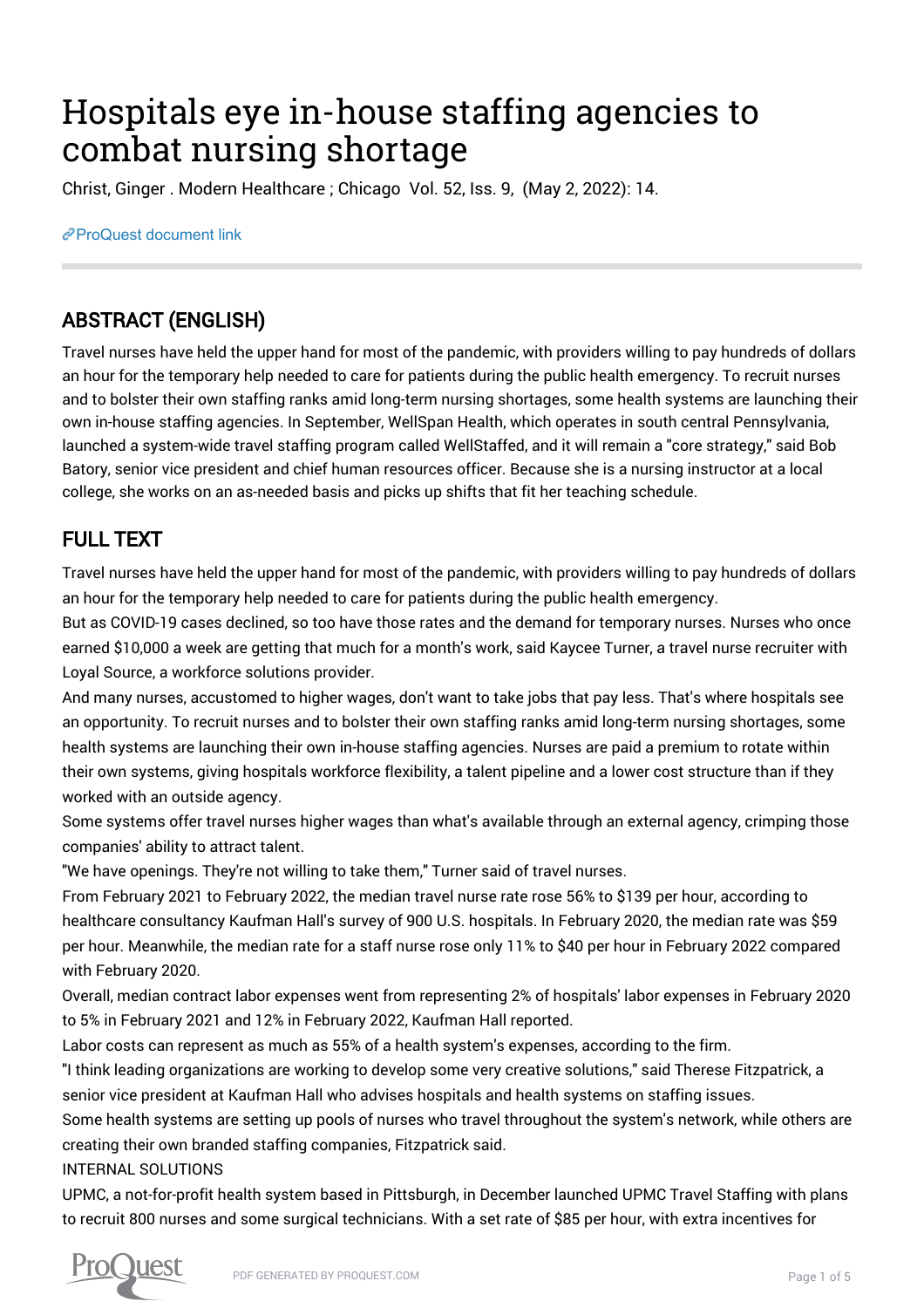working nights and weekends, the system can hire two in-house travel nurses for the price of one from an outside agency.

"We've eliminated the middleman," said Holly Lorenz, chief nurse executive at UPMC. "We are employer and vendor at the same time. We cut out the overhead."

So far, of the workers recruited into UPMC's program, 35% have been staff nurses who moved to the travel side and 65% have been external hires.

"As our internal travel staffing program grows, we absolutely plan to use less and less agency staff," Lorenz said. "Each week, there are incrementally more people who are not external agency here."

The hope was both to form a new pipeline of workers and to retain staff who otherwise might leave, Lorenz said. While the system previously considered starting its own staffing agency, it took the pandemic to make it clear how attractive some nurses find traveling and what a sustainable pay rate would be, Lorenz said.

"The mobility of nurses during the pandemic was really driven by where the money was," Lorenz said. "We went in knowing this would be a long-term strategy for us."

The system uses analytics to track where candidates come from, both internally and externally, and makes sure it doesn't create shortages by recruiting too many staff nurses from its hospitals. Leaders also communicate regularly with managers to determine the best timing for a staff nurse to leave a particular department and move to the internal staffing agency so there isn't tension, Lorenz said.

"We are not here to just take a chess board and move nurses around," Lorenz said, noting that they're targeting nurses who really want to make the switch. "It's a lifestyle change."

Lorenz said she has been pleasantly surprised by how many staff nurses decided to stay with UPMC through the new staffing program instead of going to an external agency and by those who have returned from an external agency.

Susan Myers left UPMC, where she had worked since 2013, early in the pandemic to become a travel nurse. She had been part of a local travel nursing program at UPMC, the precursor to what became its UPMC Travel Staffing, and wanted to give an external travel agency a try.

"They were obviously offering much higher salaries than what I was making on local contracts," Myers said. "I wanted the flexibility of being able to travel at a distance if I wanted to and being more flexible in where I could go." For a year, she worked with four different agencies and traveled around Pennsylvania and Ohio. But when she saw UPMC's ad for its new internal staffing agency in January, she signed up.

UPMC offered stable contracts, benefits, paid time off and a 401(k) plan with a matching componentall things she didn't have through the other agency, she said. With an external agency, while she had freedom to choose where her next job would be, contracts weren't always guaranteed and could be changed or canceled even after she accepted them.

"That was causing a lot of anxiety for me," Myers said.

Under UPMC Travel Staffing, nurses are assigned six-week contracts at any site in the system's footprint, which includes 40 hospitals in Pennsylvania and one each in New York and Maryland. UPMC pays a \$2,880 travel allowance per assignment to anyone whose placement takes them more than 60 miles away from home. UPMC also has revised how it compensates staff nurses, to reward them for staying with the system and not moving into its own travel program. For new nurses, that means a higher base salary that amounts to an additional \$20,000 over the first four years, Lorenz said.

"It is probably the best thing we've ever done for our staff nurses," she said.

LEARN FROM YOUR STAFF

Systems considering launching an internal staffing agency should reach out to nurse leaders and front-line nurses for input, Lorenz said. And they should "think creatively and be prepared to be flexible and nimble" as they evaluate what is and what isn't working, she said.

In September, WellSpan Health, which operates in south central Pennsylvania, launched a system-wide travel staffing program called WellStaffed, and it will remain a "core strategy," said Bob Batory, senior vice president and

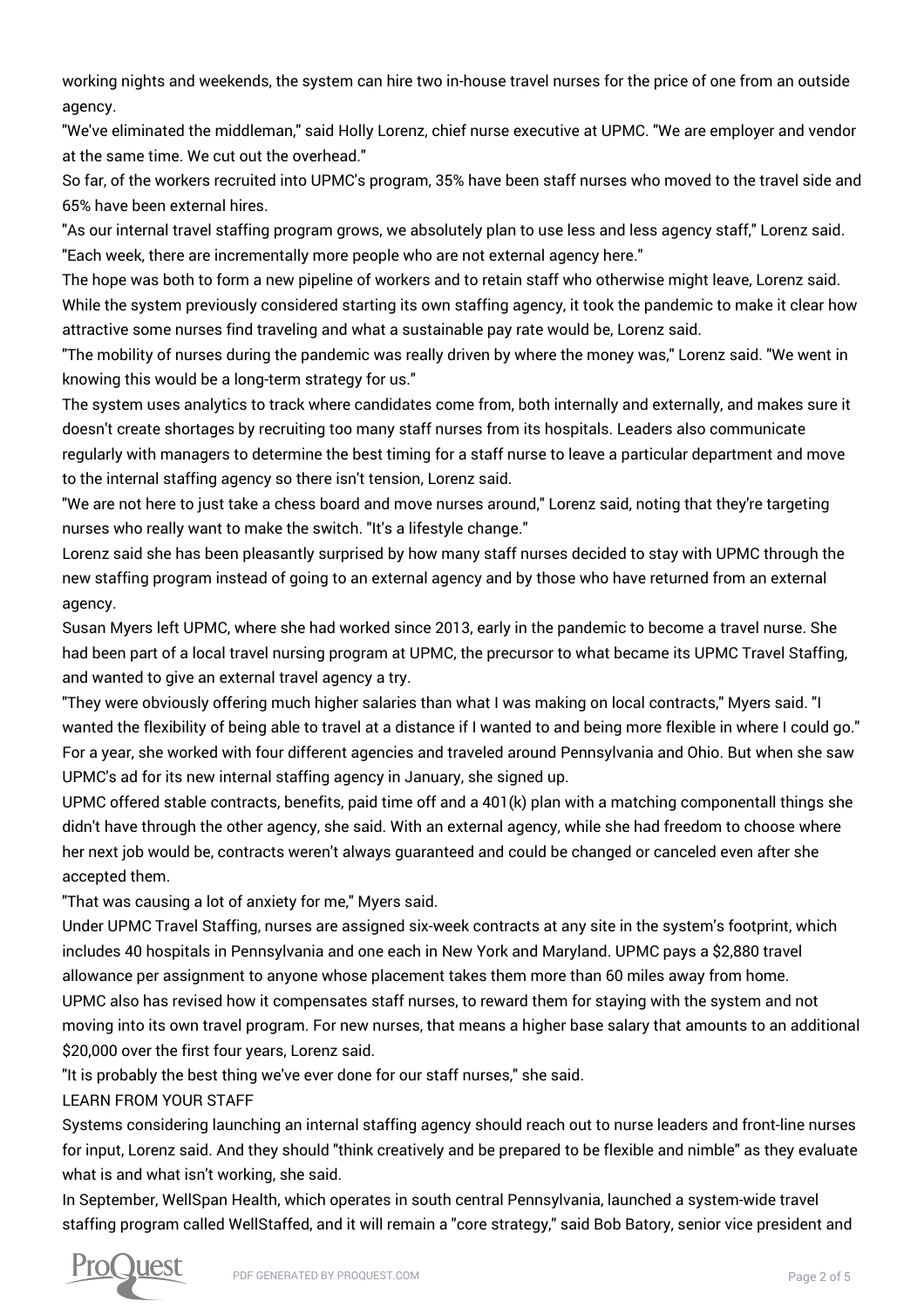chief human resources officer. About 55 registered nurses are in the pool, as well as about a dozen nursing assistants, he said.

"We just think it's a smart strategy, and we have plans to grow this beyond nursing," Batory said.

He stressed the importance of involving front-line leaders throughout the process.

"Success hinges on the understanding of the needs of each unit and hospital across the system. Involving the front-line leaders in the process helps the program evolve," Batory said.

Although it's more expensive than using core staffing, the internal agency is less expensive than an outside agency, Batory added. Another upside of an in-house agency: Nurses spend less time in orientation and more time caring for patients because nurses only rotate within the WellSpan system, Batory said.

The program also allows WellSpan to better know the workers who are traveling between sites. They receive performance reviews, complete continuing education and advance through the system's ranks.

"Sometimes you're paying premium labor rates for individuals who are not the best at their profession," Batory said.

#### OFFERING FLEXIBILITY

Ruth Brainerd, who has been a nurse for 20 years, worked at WellSpan's York Hospital near her home in Lancaster, Pennsylvania, before she joined WellStaffed a few months ago. At York Hospital, she moved between units, signing up for shifts as her schedule allowed.

"Pretty much all of my work experience had been at York Hospital. This gave me an opportunity to see how other facilities do things," Brainerd said. "It's like having a fresh start every few weeks. During the pandemic, that was really nice because there was a lot of burnout and frustration."

Because she is a nursing instructor at a local college, she works on an as-needed basis and picks up shifts that fit her teaching schedule. She hadn't considered travel nursing previously because she didn't want to give up the benefits, retirement plan and seniority granted to her as an employee of a health system.

"To me, that outweighed maybe the interesting part of travel nursing," Brainerd said.

But now she gets to move around within the system, instead of just at one hospital, without forgoing those perks, she said.

The internal staffing agency helps the system attract different kinds of workers who want something other than the standard full-time staff nursing job, Batory said.

"Having that kind of flexibility with multiple options provides multiple pipelines to staff the organization, he said. Batory said the program's professional growth opportunities have increased its popularity.

"Some nurses had intensive care and emergency department experience, yet there was not an established way for them to work in both environments prior to WellStaffed. Now they can work in various specialties and continue to challenge themselves professionally, while staying within our organization," Batory said.

Henry Ford Health launched its internal staffing agency, BestChoice, five years ago. The system wanted to reduce the costs of external agency staffing, said Jan Harrington-Davis, vice president of talent acquisition and workforce diversity.

Its internal agency has grown during the pandemic. The system pays a BestChoice nurse \$50 to \$55 per hour compared with an hourly rate of \$100 to \$150 for external agency nurses, she said. Participants don't qualify for benefits through the health system.

BestChoice is open to nurses, dialysis technicians, medical assistants and emergency department technicians. Most of the program's participants have other roles, either at Henry Ford Health or other local healthcare providers, Harrington-Davis said. Sometimes Henry Ford recruits BestChoice nurses to join the system as permanent staff. Henry Ford Health has 3,000 open positions, about 900 of which are for registered nurses, and has been using sign-on bonuses, an internal referral campaign and a human resources call center, in addition to the internal staffing agency, to help fill those spots.

"We are seeing where employees are coming back from agency assignments back into full-time and part-time roles," Harrington-Davis said.

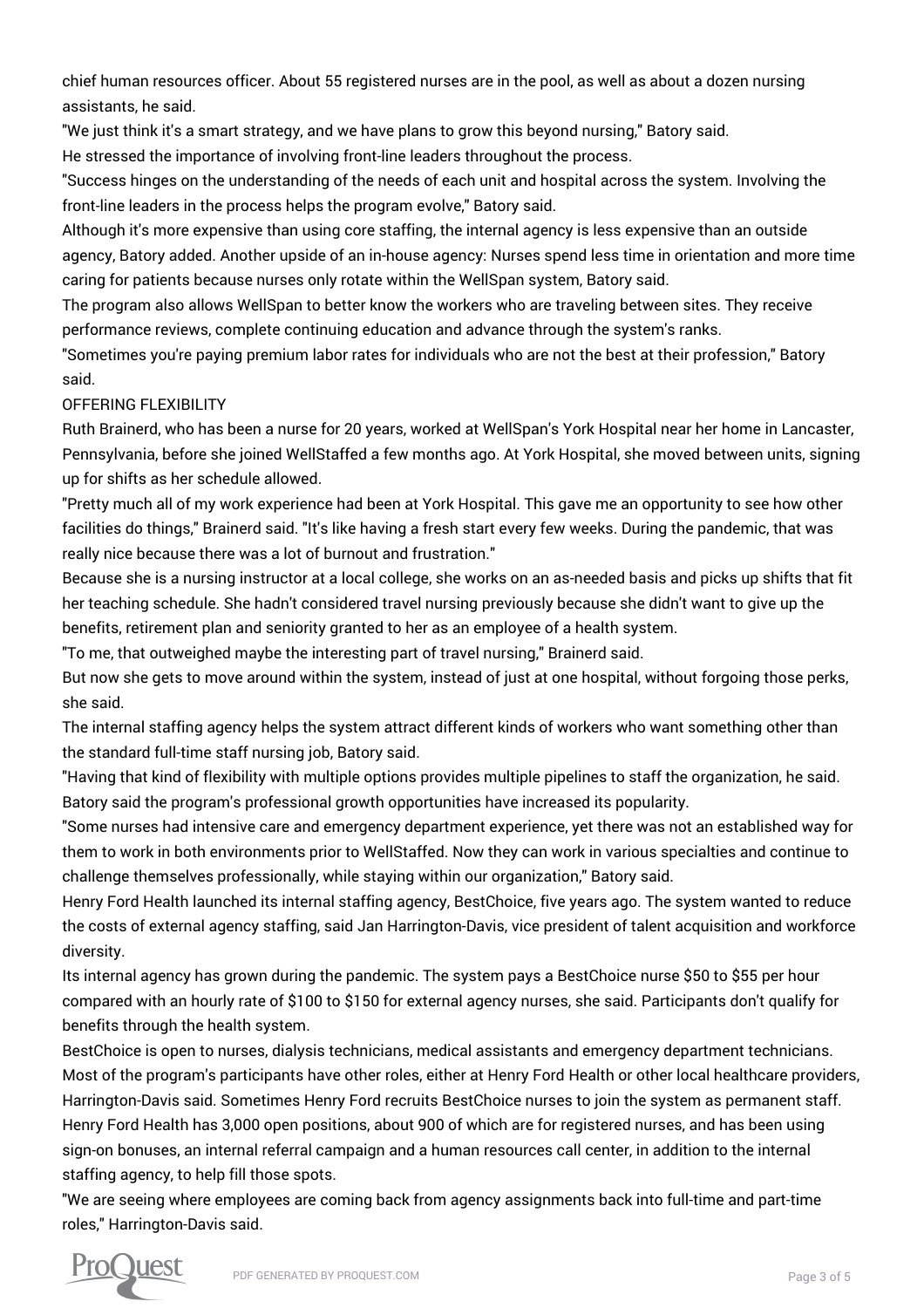The program continues to evolve as the system works to contain costs while remaining competitive in the job market, she said.

"We're still in a time that we've never been in before, and I think every single day we are learning," Harrington-Davis said. "It's definitely a space where we're still learning and leaning on other organizations as well."

### DETAILS

| Subject:                       | Workforce planning; Travel; Recruitment; Travel nursing; Nurses; Pandemics;<br>Nursing care; Wages &salaries COVID-19; Flexibility |
|--------------------------------|------------------------------------------------------------------------------------------------------------------------------------|
| <b>Business indexing term:</b> | Subject: Workforce planning Recruitment Wages &salaries                                                                            |
| Location:                      | Pennsylvania; United States--US                                                                                                    |
| <b>Publication title:</b>      | Modern Healthcare; Chicago                                                                                                         |
| Volume:                        | 52                                                                                                                                 |
| Issue:                         | 9                                                                                                                                  |
| First page:                    | 14                                                                                                                                 |
| <b>Publication year:</b>       | 2022                                                                                                                               |
| <b>Publication date:</b>       | May 2, 2022                                                                                                                        |
| Publisher:                     | <b>Crain Communications, Incorporated</b>                                                                                          |
| Place of publication:          | Chicago                                                                                                                            |
| <b>Country of publication:</b> | United States, Chicago                                                                                                             |
| <b>Publication subject:</b>    | Medical Sciences, Health Facilities And Administration                                                                             |
| <b>ISSN:</b>                   | 01607480                                                                                                                           |
| e-ISSN:                        | 19447647                                                                                                                           |
| Source type:                   | <b>Trade Journal</b>                                                                                                               |
| Language of publication:       | English                                                                                                                            |
| Document type:                 | Feature                                                                                                                            |
| ProQuest document ID:          | 2659705590                                                                                                                         |
| <b>Document URL:</b>           | https://www.proquest.com/trade-journ als/hospitals-eye-house-staffing-agencies-<br>combat/docview/2659705590/se-2?accountid=44910  |
| Copyright:                     | Copyright 2022 Crain Communications Inc. All Rights Reserved.                                                                      |